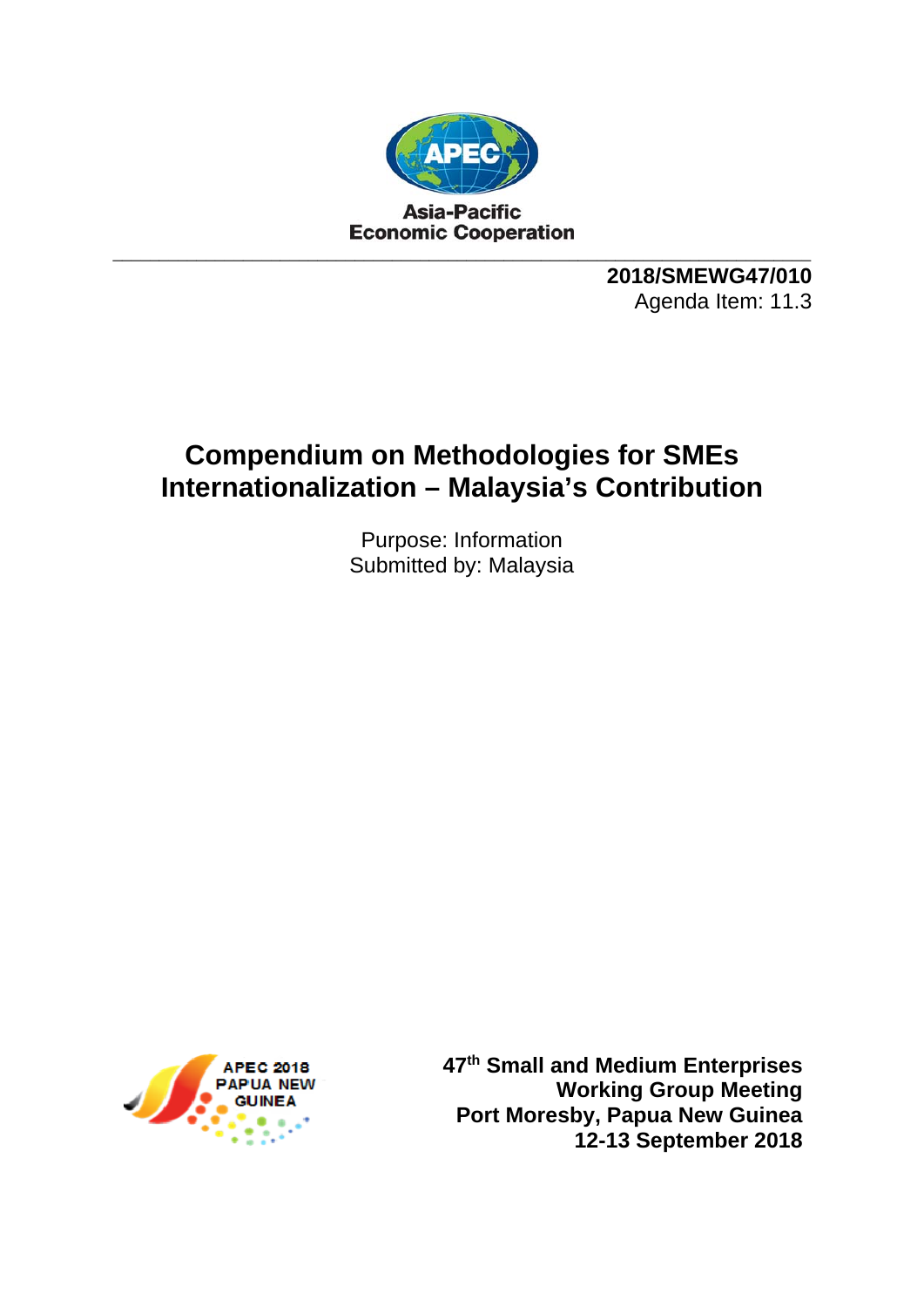## **MALAYSIA'S CONTRIBUTION**

### **COMPENDIUM ON METHODOLOGIES FOR SMEs INTERNATIONALIZATION**

**Produced by: International Cooperation Division SME Corporation Malaysia Email: icsapec@smecorp.gov.my** 

**In collaboration with:** 

**Malaysia External Trade Development Corporation Email: go-ex@matrade.gov.my**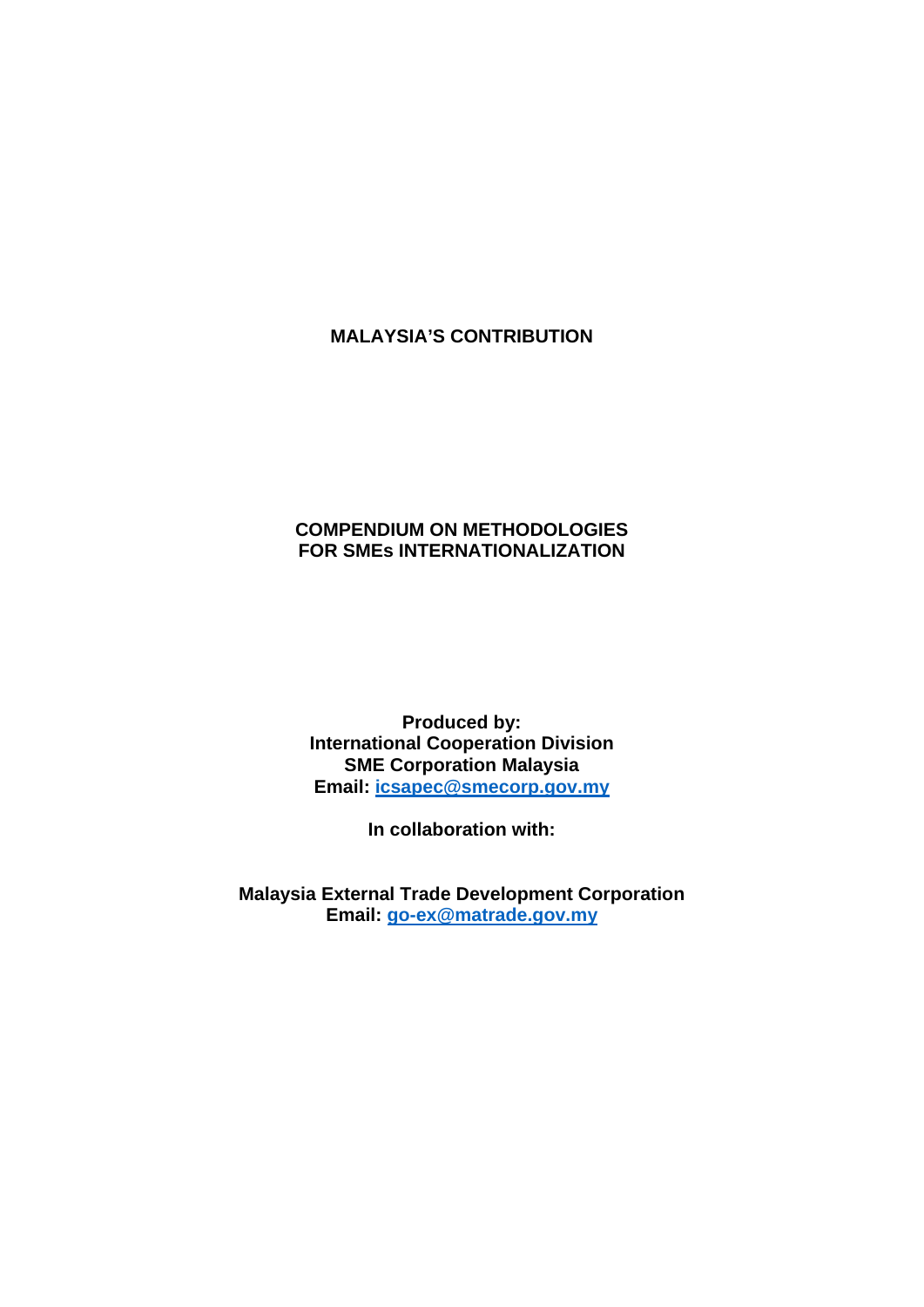## **A. Executive Summary**

The National SMEs Development Council (NSDC) together with SME Corporation and MATRADE have developed the strategy to enhance the ability of SMEs to export. There are six High Impact Projects (HIP) placed under the NSDC and Go-Ex Program is one of the High Impact Projects.

To achieve the status of high income nation, the Go-Ex program, as part of the Export Acceleration Program, was introduced to expedite the process of developing export-ready SMEs. The Go-Ex Program was developed as part of the Government's initiative to guide and enhance the growth of Malaysian Small and Medium Enterprises (SMEs), with Malaysia External Trade Development Corporation (MATRADE) being appointed as the implementing agency. The Government is assertive that participation from local SMEs in this program will develop and nurture them to be more resilient and competitive in the global market.

#### **B. Methodology**

#### **(i) Go-Ex Program**

The Go-Ex Program provides end-to-end export facilitation through structured planning and technical advisory, with the aim to address challenges faced by SMEs attempting to penetrate new markets overseas, such as the upfront costs and lack of detailed knowledge about the new markets.

The Go-Ex Program aims to:

- a) Identify, develop and nurture local SMEs to become more competitive internationally;
- b) Provide access to the relevant international business network; *and*
- c) Increase export and new business opportunities through extended presence in existing and new markets.

Monitoring and Evaluation (M&E) template is used to update and record progress of the Go-Ex companies. The template is used as a tool to monitor SME performance and its progress towards program completion status.

The selection processes into the Program are:

a) Application and Screening Process

SMEs with interest to participate in the program will be required to fill in the Application and Export Readiness Assessment Forms. The completed forms are to be submitted to MATRADE.

## b) Selection Process

Selections are based on criteria including:

- SMEs as defined by the National SME Development Council (NSDC):
	- Manufacturing Sales turnover < RM50 million or full-time employees < 200 workers
		- Services and Other Sectors Sales turnover < RM20 million or full-time employees < 75 workers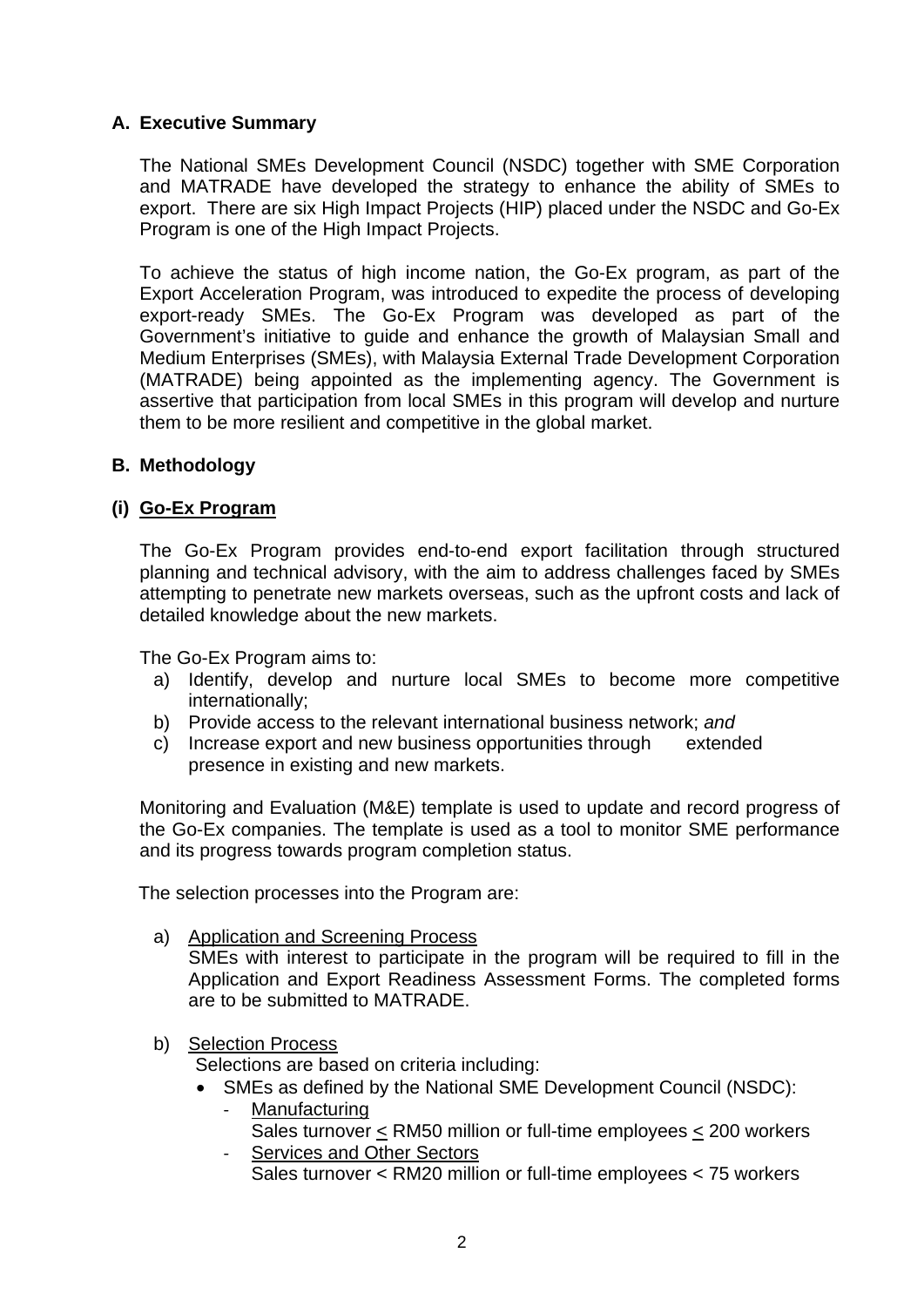## **(ii) SME Competitive Rating for Enhancement (SCORE)**

SME Competitive Rating for Enhancement (SCORE) is a diagnostic tool and used to rate and enhance competitiveness of SMEs based on their performance and capabilities. SMEs with SCORE between  $3 - 5$  stars are companies with semi to fully automated production; comply with standards and certification; and therefore is ready to export.

The functions for SCORE are to**:** 

- a) Identify strengths and weaknesses of SMEs in order to recommend measures for improvements;
- b) Facilitate linkages of potential SMEs with large companies/MNCs; *and*
- c) Link export-ready companies to MATRADE.

The characteristics of SCORE are as follows:

| Rating                 | <b>Characteristics</b>                                                                                                                                                                | <b>Assistance Given</b>                            |
|------------------------|---------------------------------------------------------------------------------------------------------------------------------------------------------------------------------------|----------------------------------------------------|
| $0 - 2$<br><b>Star</b> | • Very basic with manual/semi-<br>automated processes                                                                                                                                 | Integrated, hand-holding<br>assistance             |
| 3 Star                 | • Able to implement quality system<br>• Undertakes product and process<br><i>improvements</i><br>• Intellectual Property registered<br>• Ready for export compliance<br>certification | Recommend measures for                             |
| 4 Star                 | • High level of automation<br>• Invest in<br>process/product<br>improvements<br>• Most likely exporting<br>• With certification for export                                            | <i>improvements</i><br>Link with LSIs/MNCs/MATRADE |
| 5Star                  | • Good branding/packaging<br>• Currently exporting<br>with<br>compliance<br>to<br>export<br>requirements                                                                              |                                                    |

#### **SCORE Parameters**

The capability and performance are measured based on seven parameters that vary across sectors. The SCORE Parameters are:

- i) Business Performance:
	- Business performance can be expressed in non-financial and financial terms.
	- Financial and marketplace performance is performance relative to measures of cost, revenue, and market position, including asset utilization, asset growth, and market share.
	- Customer-focused performance is performance relative to measures and indicators of customers' perceptions, reactions, and behaviors.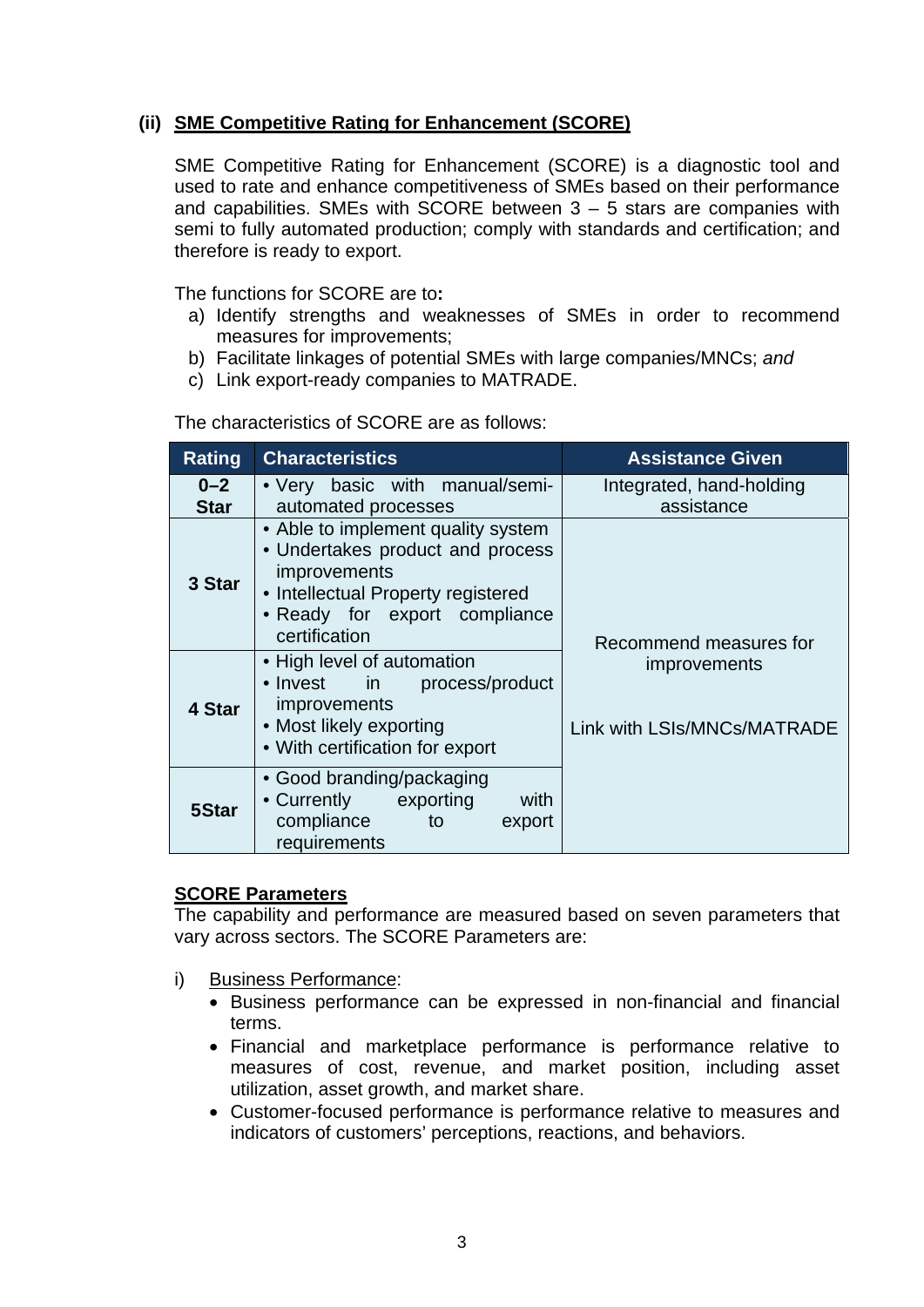- ii) Financial Capability:
	- Aggregate measures for financial return may include those of return on investment (ROI), operating margins, profitability, or profitability by market segment or customer group. Measures on financial viability may include those for liquidity, debt-to-equity ratio; days cash on hand, asset utilization, and cash flow.
	- Capital Intensity indicates the amount of fixed assets allocated to each worker. If this trend is positive it indicates that the company had invested in fixed assets in order to improve performance, particularly in infrastructure, new machines, and technology.
	- Capital Productivity Capital productivity reflects how efficient the fixed assets of a company were utilized to generate more value added to the products or services.
	- Labor Cost Competitiveness This is defined as labor cost per employee. If the trend is positive, i.e., increasing, the company must ensure that growth in labor per employee is commensurate with higher value-added growth.
- iii) Management Capability:
	- Describes how effectively the management team puts into practice its combined competencies to deliver business results.
	- A high functioning management team will effectively harness its different abilities, preferences and strengths to meet the changing demands of the operating environment and achieve its outcomes.
- iv) Production Capacity:
	- Volume of products that can be generated by a production plant or enterprise in a given period by using current resources.
- v) Technical Capability:
	- Deals with workforce capability and capacity; how the company assesses workforce capability and capacity needs, including the skills, competencies, certifications, and staffing levels needed to build a workforce environment conducive to high performance.
- vi) Quality System:
	- Work processes are usually documented in standard operating procedure (SOP) manual which is one subject addressed in this particular area.
	- Work processes The company's most important internal value-creation processes. They may include product design, production, and delivery, customer support, supply-chain management, business, and support processes. They are the processes that involve the majority of the company's workforce.
	- To improve process performance and reduce variability, the company may implement a Lean Enterprise System, Six Sigma methodology, use standards from the International Organization for Standardization (ISO; e.g., 9000 or 14000), Plan-Do-Check-Act (PDCA) methodology, decision sciences, or employ other process improvement tools.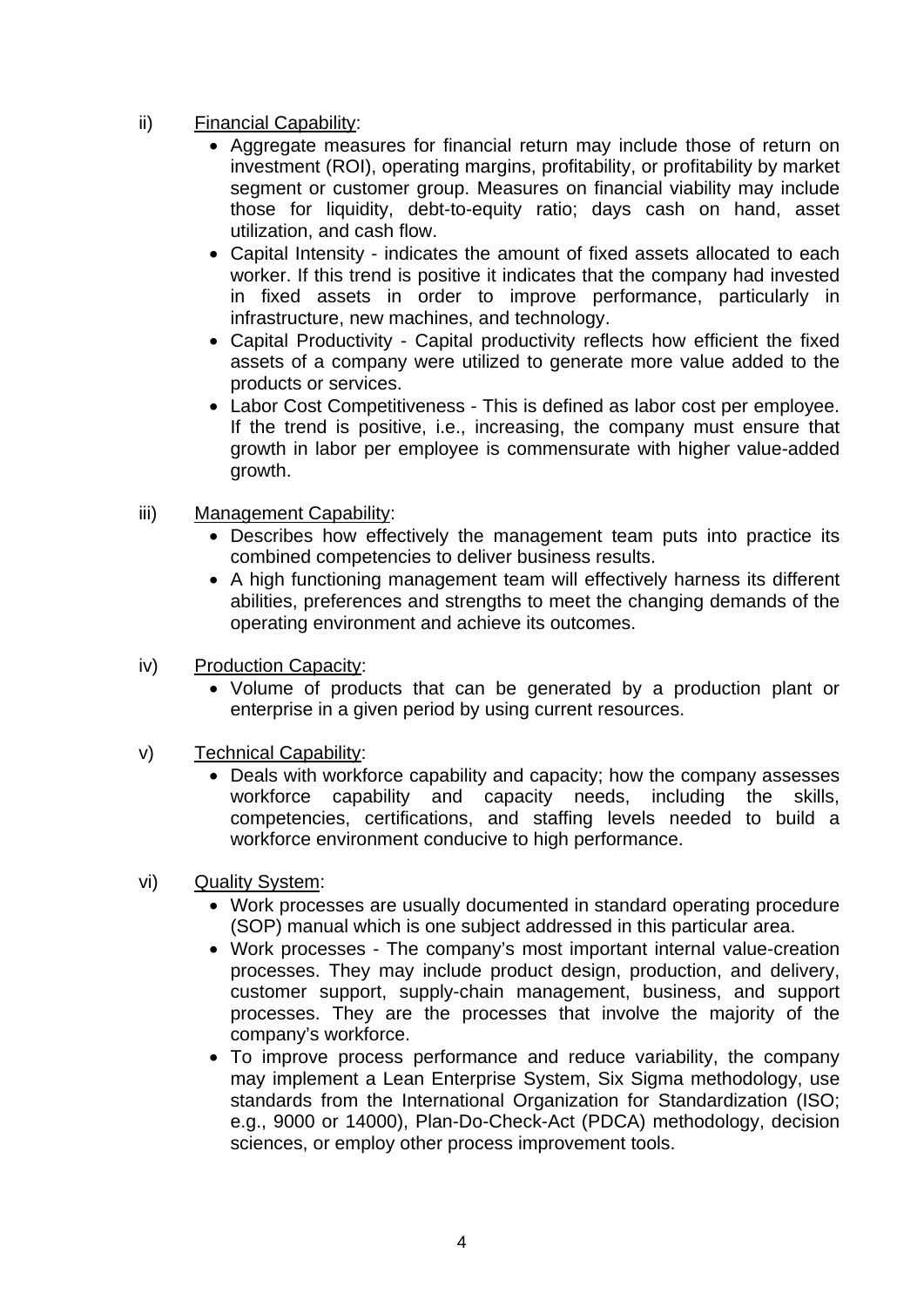#### vii) Innovation:

• Innovation is defined as making meaningful change to improve the company's products, services, programs, processes, operations, and business model, with the purpose of creating new value for stakeholders. Innovation should lead the company to new dimensions of performance. Innovation requires a supportive environment, a process for identifying strategic opportunities, and the pursuit of intelligent risks**.** 



#### **Example of Radar Diagram for 3-Star firm**

#### **C. Success Stories**

## **i) Tropica Beauty Sdn Bhd**

- Tropica Beauty Sdn Bhd was incorporated in 2010. Tropica initially marketed locally produced virgin coconut oil to individual producers, local farmers and wholesalers, as well as marketing the refined products under the brand Tropica. The company experienced steady growth until 2015 and expanded into its own manufacturing.
- Tropica distribution network covers the whole of Malaysia and the company continues to expand their product offering by including varieties of innovative and multi-purpose health and beauty products, which were approved by the National Pharmaceutical Regulatory Agency. In May 2016, after receiving overwhelming response from businesses and retailers at the Natural and Organic Products Europe Trade Exhibition in London, Tropica established a branch in the United Kingdom. Tropica UK is responsible for global branding and marketing to the EU.
- With the support under Go-Ex Program, Tropica has been able to identify a market consultant who has linked the company with a branding expert, market development freelancers and a brand ambassador. Tropica have also hired a market linker based in the United Kingdom to penetrate new markets in Europe.